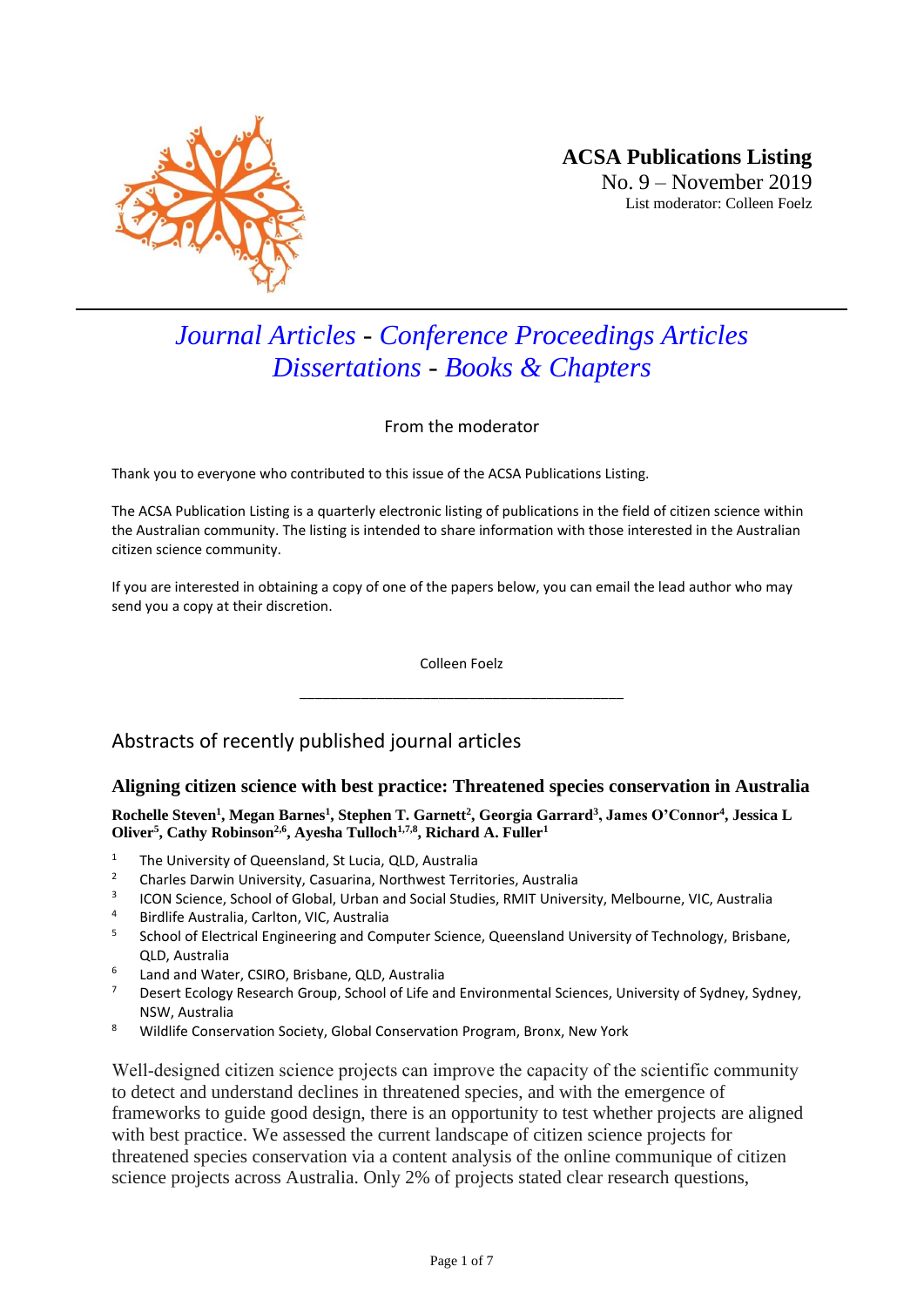although approximately 86% had implied project objectives aimed at threatened species conservation. Most projects were focused on field‐based monitoring activities with half using structured ecological survey methods. Most reviewed projects (65%) shared data with open access biodiversity databases and the vast majority use at least one social media platform to communicate with potential and existing participants (up to 81%). Approximately 50% present citizen‐sourced data summaries or publications on their websites. Our study shows there is a very strong foundation for public participation in threatened species conservation activities in Australia, yet there is scope to further integrate the principles of citizen science best practice. Improved integration of these principles will likely yield better outcomes for threatened species as well as for the citizen scientists themselves.

Published 14 August 2019 in Conservation Science and Practice doi: <https://doi.org/10.1111/csp2.100>

### **Social license through citizen science: a tool for marine conservation**

#### **Rachel Kelly 1,2,3,4 , Aysha Fleming3,5 , Gretta T. Pecl,3,4 , Anett Richter1,2 and Aletta Bonn1,2,6**

- <sup>1</sup> Helmholtz-Center for Environmental Research UFZ, Permoserstraße 15, 04318 Leipzig, Germany<br><sup>2</sup> German Centre for Integrative Biodiversity Research (iDiv), Deutscher Blatz Ee, D. 04102 Halle Jens
- <sup>2</sup> German Centre for Integrative Biodiversity Research (iDiv), Deutscher Platz 5e, D-04103 Halle-Jena-Leipzig, Germany
- <sup>3</sup> Centre for Marine Socioecology, University of Tasmania, Hobart 7001, Tasmania
- 4 Institute for Marine & Antarctic Studies, Hobart, Tasmania 7001, Australia
- <sup>5</sup> CSIRO Land and Water, Castray Esplanade, Hobart, Tasmania 7004, Australia
- 6 Institute of Biodiversity, Friedrich Schiller University Jena, Dornburger Str. 159, 07743 Jena, Germany

Active and meaningful public engagement is necessary to foster informed and publicly accepted natural resource management. Citizen science presents an important avenue by which to achieve such engagement. Citizen science is the active involvement of the public in science to address scientific questions, often of common interest or concern, by collecting and analyzing data, and publishing and communicating science via diverse outlets. Here, we explore whether and how citizen science can also play a role in generating social license for marine conservation, using European marine citizen science as a case study. Social license is a concept that reflects community views and expectations on the use and management of natural resources. To date, social license in the marine space has largely focused on public perceptions of industrial and extractive uses of the marine environment, and limited research has explored social license for conservation. We highlight important linkages between social license and citizen science that can work synergistically to support conservation. We use indepth qualitative interviews and a semiquantitative online survey of marine citizen science coordinators to investigate how citizen science can play a role in enhancing social license and the mechanisms through which it can occur. Our findings indicate that citizen science can enhance social license by improving ocean literacy and marine citizenship. We demonstrate that marine citizen science has considerable potential to generate and develop social license for marine conservation in Europe and elsewhere.

Published March 2019 in Ecology and Society, 24(1): 16 doi: <https://doi.org/10.5751/ES-10704-240116>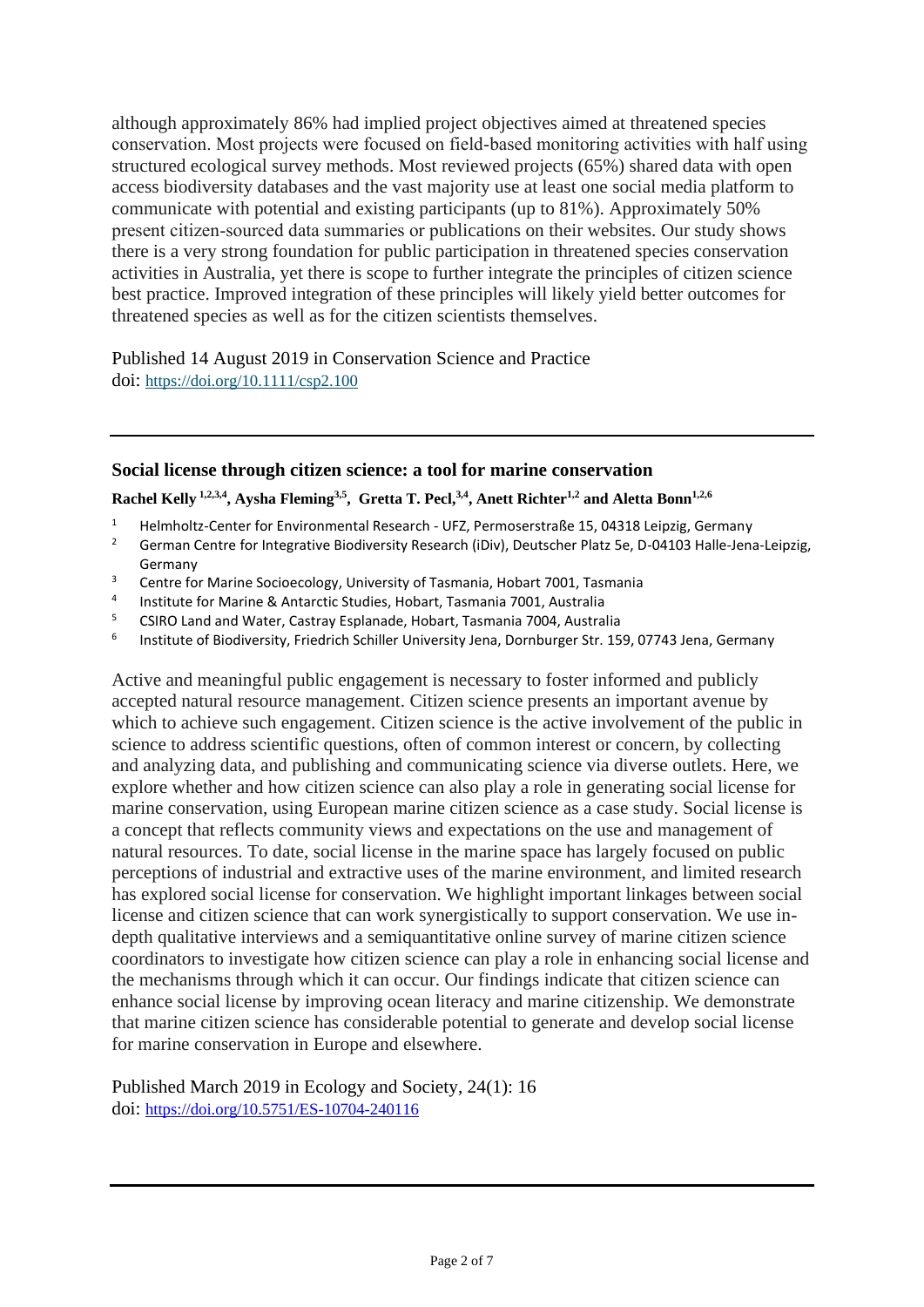#### **Citizen science and the United Nations Sustainable Development Goals**

**Steffen Fritz<sup>1</sup> , Linda See<sup>1</sup> , Tyler Carlson<sup>2</sup> , Mordechai Haklay<sup>3</sup> , Jessie L. Oliver4,5, Dilek Fraisl1, 6 , Rosy Mondardini<sup>7</sup> , Martin Brocklehurst8,9, Lea A. Shanley<sup>10</sup>, Sven Schade<sup>11</sup>, Uta Wehn<sup>12</sup>, Tommaso Abrate<sup>13</sup> , Janet Anstee5,14, Stephan Arnold<sup>15</sup>, Matthew Billot<sup>16</sup>, Jillian Campbell<sup>16</sup>, Jessica Espey<sup>17</sup>, Margaret Gold<sup>9</sup> , Gerid Hager<sup>1</sup> , Shan He<sup>18</sup>, Libby Hepburn<sup>5</sup> , Angel Hsu<sup>19</sup>, Deborah Long20,21, Joan Masó<sup>22</sup>, Ian McCallum<sup>1</sup> , Maina Muniafu<sup>23</sup>, Inian Moorthy<sup>1</sup> , Michael Obersteiner<sup>1</sup> , Alison J. Parker<sup>24</sup>, Maike Weissplug<sup>25</sup> and Sarah West<sup>26</sup>**

- <sup>1</sup> Ecosystem Services and Management Program, International Institute for Applied Systems Analysis, Laxenburg, Austria
- 2 School of Resource and Environmental Management, Simon Fraser University, Burnaby, British Columbia, Canada
- <sup>3</sup> University College London, London, UK
- 4 School of Electrical Engineering and Computer Science, Queensland University of Technology, Brisbane, Queensland, Australia
- <sup>5</sup> Australian Citizen Science Association, c/o Faculty of Science, Partner Engagement and Outreach, University of Sydney, Sydney, New South Wales, Australia
- <sup>6</sup> University of Natural Resources and Life Sciences, Vienna, Austria
- <sup>7</sup> Competence Center Citizen Science, ETH Zurich and University of Zurich, Zurich, Switzerland
- <sup>8</sup> Citizen Science Global Partnership, Washington, DC, USA<br><sup>9</sup> European Citizen Science Association, Museum für Natur
- <sup>9</sup> European Citizen Science Association, Museum für Naturkunde Berlin, Berlin, Germany<br><sup>10</sup> Nelson Institute University of Wissonsin at Madison, Madison, WL USA
- <sup>10</sup> Nelson Institute, University of Wisconsin at Madison, Madison, WI, USA<br><sup>11</sup> European Commission, Joint Besearch Conter, Japan, Japan
- <sup>11</sup> European Commission, Joint Research Center, Ispra, Italy<br><sup>12</sup> HE Dolft Institute for Water Education, Dolft, The Nother
- <sup>12</sup> IHE Delft Institute for Water Education, Delft, The Netherlands<br><sup>13</sup> World Meteorological Organization, Canova, Switzerland
- <sup>13</sup> World Meteorological Organization, Geneva, Switzerland
- <sup>14</sup> Commonwealth Scientific and Industrial Research Organisation, Canberra, Australian Capital Territory, Australia
- $15$  Federal Statistical Office Destatis, Wiesbaden, Germany
- <sup>16</sup> UN Environment Programme, Nairobi, Kenya<br><sup>17</sup> United Nations Sustainable Development Solu
- <sup>17</sup> United Nations Sustainable Development Solutions Network, New York, NY, USA<br><sup>18</sup> CitizenScience Acia, Hong Kong, China
- <sup>18</sup> CitizenScience.Asia, Hong Kong, China<br><sup>19</sup> Yale-NUS College, Singapore, Singapor
- <sup>19</sup> Yale-NUS College, Singapore, Singapore
- <sup>20</sup> University of Dundee, Dundee, UK<br><sup>21</sup> Seettish Environment UNIX Berth
- <sup>21</sup> Scottish Environment LINK, Perth, UK<br><sup>22</sup> Crumats Besearch Croup, CBEAE, Unit
- <sup>22</sup> Grumets Research Group, CREAF, Universitat Autònoma de Barcelona, Barcelona, Catalonia, Spain<br><sup>23</sup> African Citizen Science Accesiation, Nairebi, Kenya
- African Citizen Science Association, Nairobi, Kenya
- <sup>24</sup> Woodrow Wilson Center, Washington, DC, USA<br><sup>25</sup> Musoum für Naturkunde Berlin, Berlin, German
- <sup>25</sup> Museum für Naturkunde Berlin, Berlin, Germany<br><sup>26</sup> Stockholm Environment Institute, University of Ve
- <sup>26</sup> Stockholm Environment Institute, University of York, York, UK

Traditional data sources are not sufficient for measuring the United Nations Sustainable Development Goals. New and non-traditional sources of data are required. Citizen science is an emerging example of a non-traditional data source that is already making a contribution. In this Perspective, we present a roadmap that outlines how citizen science can be integrated into the formal Sustainable Development Goals reporting mechanisms. Success will require leadership from the United Nations, innovation from National Statistical Offices and focus from the citizen-science community to identify the indicators for which citizen science can make a real contribution.

Published 18 October 2019 in Nature Sustainability, 2: 922-930 doi: [http://doi.org/10.1038/s41893-019-0390-3](http://dx.doi.org/10.1038/s41893-019-0390-3)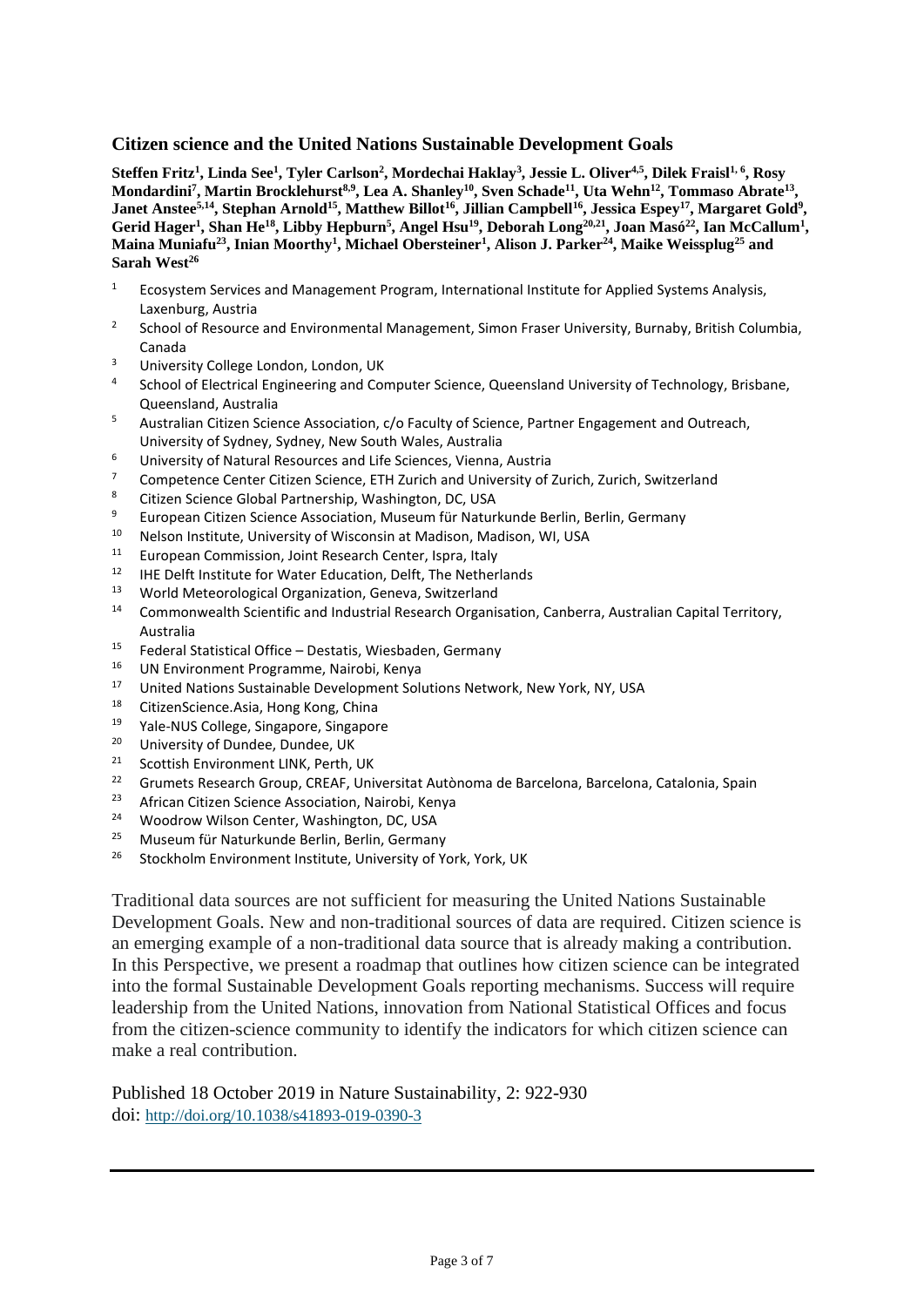### **Identifying technology solutions to bring conservation into the innovation era**

**Gwenllian Iacona<sup>1</sup> , Anurag Ramachandra<sup>2</sup> , Jennifer McGowan1,3, Alasdair Davies<sup>4</sup> , Lucas Joppa<sup>5</sup> , Lian Pin Koh2,6 , Eric Fegraus<sup>2</sup> , Edward Game<sup>7</sup> , Gurutzeta Guillera-Arroita<sup>8</sup> , Rob Harcourt<sup>3</sup> , Karlina Indraswari<sup>9</sup> , José J Lahoz-Monfort<sup>8</sup> , Jessica L Oliver<sup>9</sup> , Hugh P Possingham7,10, Adrian Ward<sup>11</sup>, David W Watson<sup>12</sup>, James EM Watson11,13, Brendan A Wintle<sup>8</sup> and Iadine Chadès10,14**

- <sup>1</sup> Centre of Excellence for Environmental Decisions, School of Biological Sciences, The University of Queensland, Brisbane, Australia
- <sup>2</sup> Conservation International, Arlington, VA, United States
- <sup>3</sup> Department of Biological Sciences, Macquarie University, North Ryde, Australia<br><sup>4</sup> Zeological Sociaty of Landan, Landan, UK
- 4 Zoological Society of London, London, UK
- <sup>5</sup> Microsoft, Redmond, WA, United States
- 6 School of Biological Sciences, The University of Adelaide, Adelaide, Australia
- <sup>7</sup> The Nature Conservancy, South Brisbane, Australia
- 8 School of BioSciences, The University of Melbourne Parkville, Australia
- 9 School of Electrical Engineering and Computer Sciences, The University of Queensland, Brisbane, Australia
- <sup>10</sup> Centre of Excellence for Environmental Decisions, School of Biological Sciences, The University of Queensland, Brisbane, Australia
- <sup>11</sup> School of Earth and Environmental Sciences, The University of Queensland, Brisbane, Australia<br><sup>12</sup> Institute for Land, Water and Society, Charles Sturt University, Album, Australia
- <sup>12</sup> Institute for Land, Water and Society, Charles Sturt University, Albury, Australia
- <sup>13</sup> Wildlife Conservation Society, Global Conservation Program, New York, NY
- <sup>14</sup> Commonwealth Scientific and Industrial Research Organisation, Canberra, Australian Capital Territory, Australia

Innovation has the potential to enable conservation science and practice to keep pace with the escalating threats to global biodiversity, but this potential will only be realized if such innovations are designed and developed to fulfill specific needs and solve well‐defined conservation problems. We propose that business‐world strategies for assessing the practicality of innovation can be applied to assess the viability of innovations, such as new technology, for addressing biodiversity conservation challenges. Here, we outline a five‐step, "lean start-up" based approach for considering conservation innovation from a businessplanning perspective. Then, using three prominent conservation initiatives – Marxan (software), Conservation Drones (technology support), and Mataki (wildlife‐tracking devices) – as case studies, we show how considering proposed initiatives from the perspective of a conceptual business model can support innovative technologies in achieving desired conservation outcomes.

Published 2 October 2019 in Frontiers in Ecology and the Environment. doi: <https://doi.org/10.1002/fee.2111>

# **Citizen science and social licence: Improving perceptions and connecting marine user groups**

#### **Rachel Kelly 1,2 , Aysha Fleming2,3 and Gretta T. Pecl,1,2**

- 1 Institute for Marine & Antarctic Studies, Hobart, Tasmania 7001, Australia
- <sup>2</sup> Centre for Marine Socioecology, University of Tasmania, Hobart 7001, Tasmania<br><sup>3</sup> CSIRO Land and Water Castray Esplanade, Hobart Tasmania 7004, Australia
- <sup>3</sup> CSIRO Land and Water, Castray Esplanade, Hobart, Tasmania 7004, Australia

Marine stakeholder groups have diverse relationships with the ocean and life within it, which can create conflict and distrust between them. Citizen science and social licence present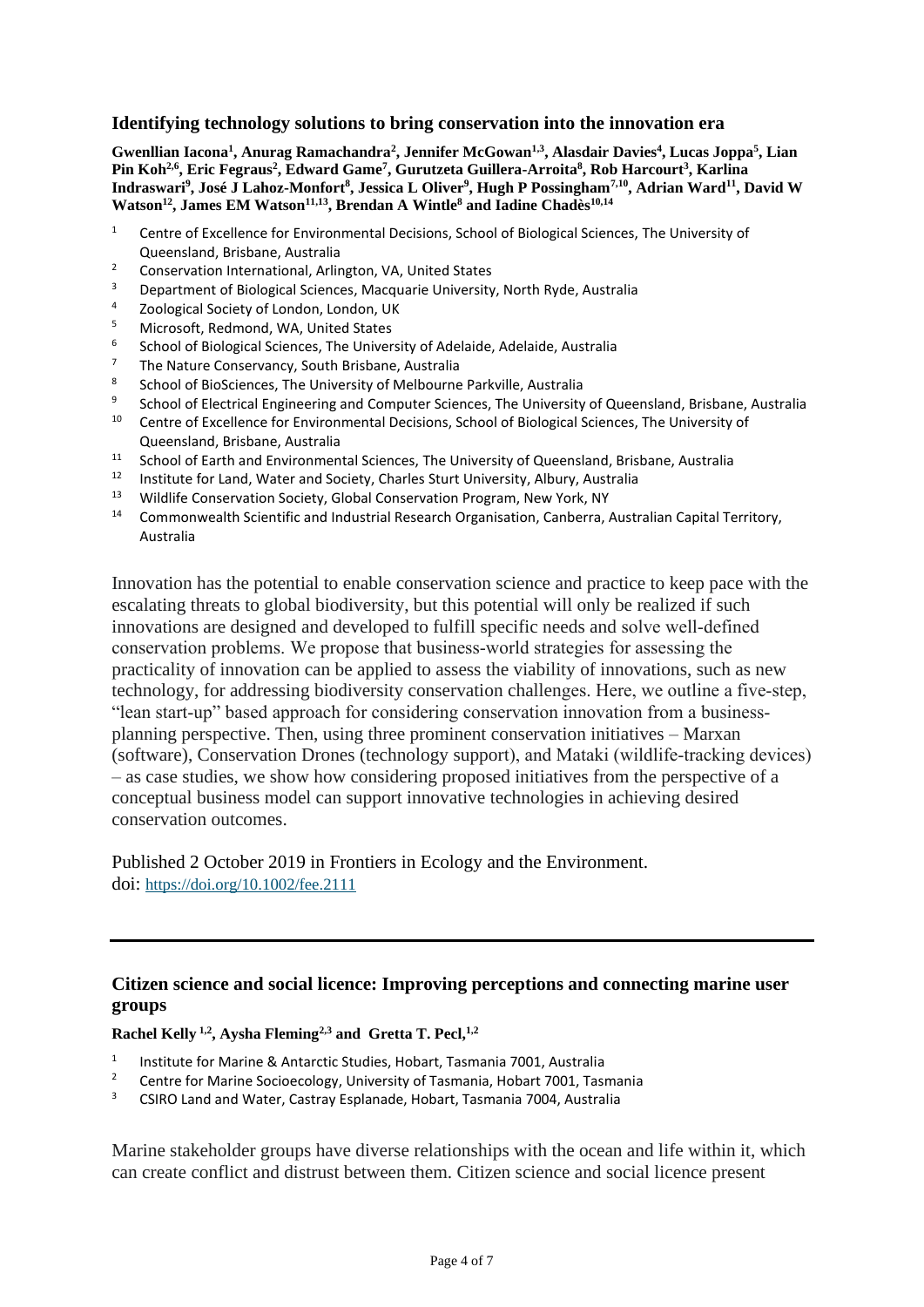promising means to develop dialogue between these diverse marine stakeholders and improve outcomes for marine management. Citizen science can be defined as public engagement in scientific research and activities and amongst other benefits, has been demonstrated to improve communication and relationships amongst resource management and stakeholder groups. Social licence is a concept that reflects unwritten permission from the public for others to use and manage natural resources, and has become an important theme for development in the marine realm. We explore a case-study of the marine citizen science programme Redmap Australia, utilising a mixed-methods approach to understand community perceptions of other marine user groups. We explore how marine users legitimise one another, and how this relates to building relationships and developing social licence. Our results show that participation in citizen science can allow users to display their marine citizenship and shared concern about the marine environment, and that this can allow them to earn trust from other user groups. We conclude that participation in citizen science improves perceptions of trustworthiness and can enhance social licence for marine user groups, with positive implications for marine and coastal management. These outcomes provide fruitful insights on marine resource user groups' perceptions that can help to advise future developments in the growing fields of citizen science practice and citizen science research.

Published 2 October 2019 in Ocean & Coastal Management, 178 doi: <https://doi.org/10.1016/j.ocecoaman.2019.104855>

# **A Call for International Leadership and Coordination to Realize the Potential of Conservation Technology**

**José J Lahoz-Monfort1, Iadine Chadès2, Alasdair Davies3, Eric Fegraus4, Edward Game5, Gurutzeta Guillera-Arroita1, Robert Harcourt6, Karlina Indraswari7, Jennifer McGowan5,6,8, Jessica L Oliver7, Johannes Refisch1,8,9, Jonathan Rhodes10, Paul Roe7, Alex Rogers11, Adrian Ward12, David M Watson13, James E M Watson1,10,14, Brendan A Wintle1 and Lucas Joppa15**

- 1 School of BioSciences, The University of Melbourne Parkville, Australia
- <sup>2</sup> Commonwealth Scientific and Industrial Research Organisation, Dutton Park, Queensland, Australia
- <sup>3</sup> Zoological Society of London, Regent's Park, London, NW1 4RY, United Kingdom<br><sup>4</sup> 2011 Crustal Drive, Suite 600, Arlington, VA 22202, United Kingdom
- 4 2011 Crystal Drive, Suite 600, Arlington, VA 22202, United Kingdom
- <sup>5</sup> The Nature Conservancy, South Brisbane, Australia<br><sup>6</sup> Department of Biological Sciences, Macquario Univ
- <sup>6</sup> Department of Biological Sciences, Macquarie University, North Ryde, Australia
- 7 School of Electrical Engineering and Computer Sciences, The University of Queensland, Brisbane, Australia
- 8 Centre of Excellence for Environmental Decisions, School of Biological Sciences, The University of Queensland, Brisbane, Australia
- <sup>9</sup> Great Apes Survival Partnership, UN Environment, P.O. Box 30552, 00100 Nairobi, Kenya<br><sup>10</sup> School of Earth and Environmental Sciences. The University of Queensland, Brishane, Aus
- <sup>10</sup> School of Earth and Environmental Sciences, The University of Queensland, Brisbane, Australia<br><sup>11</sup> Department of Computer Science, University of Outeral Outeral United Kingdom
- <sup>11</sup> Department of Computer Science, University of Oxford, Oxford, United Kingdom<br><sup>12</sup> Wentworth Group of Concerned Scientists, 95 Pitt St. Sydney NSW 2000, Australi
- <sup>12</sup> Wentworth Group of Concerned Scientists, 95 Pitt St, Sydney NSW 2000, Australia<br><sup>13</sup> Institute for Land Water and Society, Charles Sturt University, Album, Australia
- <sup>13</sup> Institute for Land, Water and Society, Charles Sturt University, Albury, Australia
- <sup>14</sup> Wildlife Conservation Society, Global Conservation Program, New York, NY<br><sup>15</sup> Misrosoft Bodmond WA United States
- Microsoft, Redmond, WA, United States

Advancing technology represents an unprecedented opportunity to enhance our capacity to conserve the Earth's biodiversity. However, this great potential is failing to materialize and rarely endures. We contend that unleashing the power of technology for conservation requires an internationally coordinated strategy that connects the conservation community and policymakers with technologists. We argue an international conservation technology entity could (1) provide vision and leadership, (2) coordinate and deliver key services necessary to ensure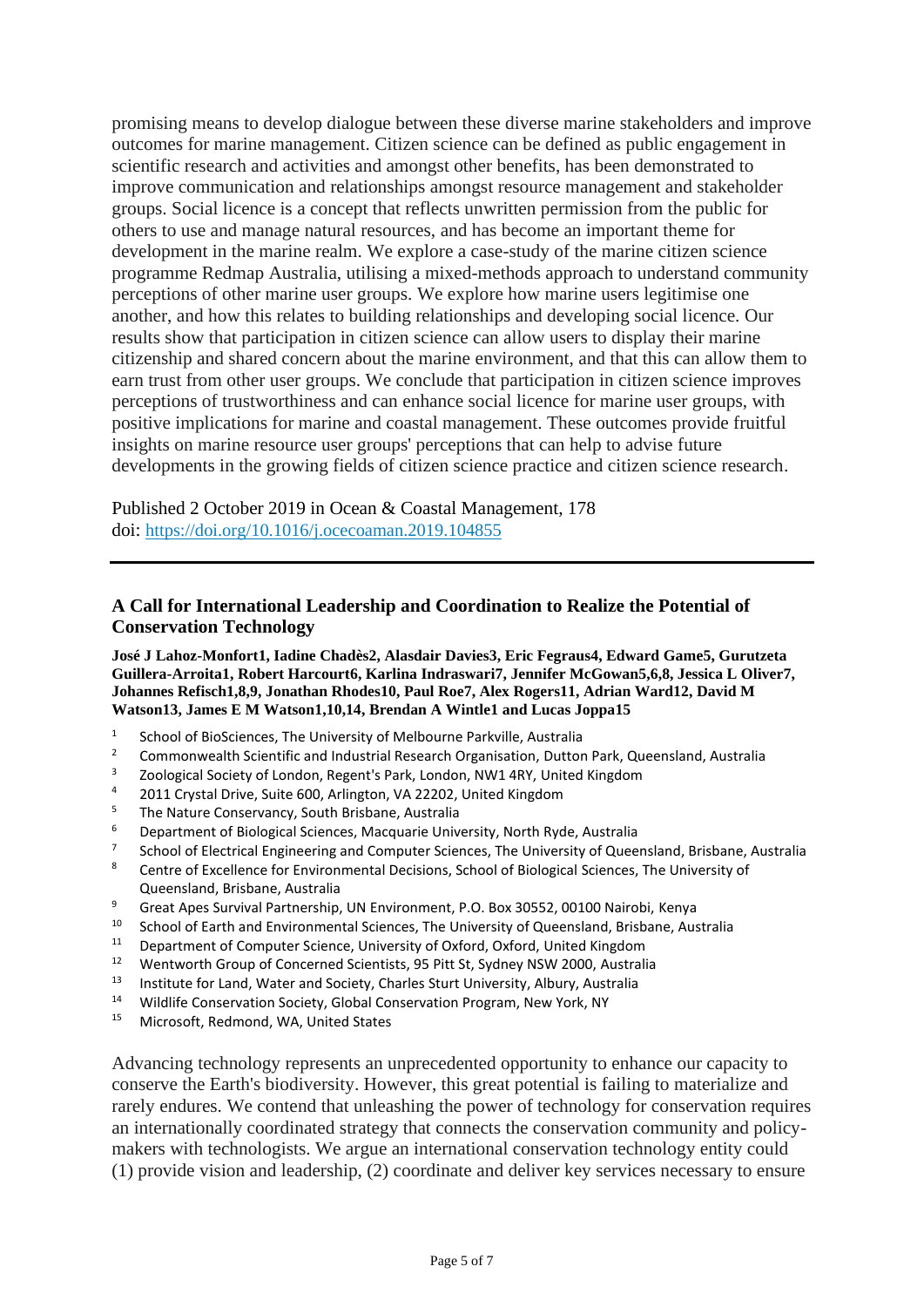translation from innovation to effective deployment and use of technology for on-the-ground conservation across the planet, and (3) help integrate innovation into biodiversity conservation policy from local to global scales, providing tools to monitor outcomes of conservation action and progress towards national and international biodiversity targets. This proposed entity could take the shape of an international alliance of conservation institutions or a formal intergovernmental institution. Active and targeted uptake of emerging technology can help society achieve biodiversity conservation goals.

\_\_\_\_\_\_\_\_\_\_\_\_\_\_\_\_\_\_\_\_\_\_\_\_\_\_\_\_\_\_\_\_\_\_\_\_\_\_\_\_\_\_

Published 4 September 2019 in BioScience, 69, 10: 823-832 doi: <https://doi.org/10.1093/biosci/biz090>

# Abstracts of recently published Conference Papers

# **Listening to Save Wildlife: Lessons Learnt from Use of Acoustic Technology by a Species Recovery Team**

**Jessica L Oliver<sup>1</sup> , Margot Brereton<sup>1</sup> , David M. Watson<sup>2</sup> , Paul Roe<sup>1</sup>**

<sup>1</sup> Queensland University of Technology, Brisbane, QLD, Australia<sup>2</sup> Charles Sturt University Album Wodenga, NSM, Australia

<sup>2</sup> Charles Sturt University, Albury Wodonga, NSW, Australia

An increasing variety of technologies are being developed to support conservation of endangered wildlife; however, comparatively little attention has been devoted to their design. We undertook three years of ethnographic fieldwork and design research with the recovery team of an endangered Australian bird (the Eastern bristlebird) to explore the team's culture and practices, as well as their perspectives on including collection and analysis of environmental acoustic recordings into their conservation praxis. Through thematic analysis, we identified the team's collective goals, culture, conservation activities, and technology use. We found that acoustic technologies have promise for supporting conservation of furtive and vocal Eastern bristlebirds. Trialing acoustic technologies also revealed that the team had strong interest in their use. We identified knowledge gaps, time constraints, and technology aversion as barriers to be overcome with future interaction design research. We offer an initial set of practical guidelines for designing technologies to support conservation.

Published in Proceedings of the 2019 on Designing Interactive Systems Conference: 1335- 1348

doi: https://doi.org[/10.1145/3322276.3322360](https://doi.org/10.1145/3322276.3322360)

# **Modelling Workflows for More-than-Human Design: Prosthetic Habitats for the Powerful Owl (***Ninox strenua***)**

#### **Stanislav Roudavski<sup>1</sup> , Dan Parker<sup>1</sup>**

<sup>1</sup> University of Melbourne, Melbourne, VIC, Australia

Anthropogenic degradation of the environment is pervasive and expanding. Human construction activities destroy or damage habitats of nonhuman lifeforms. In many cases, artificial replacement habitats become necessary. However, designing for the needs and